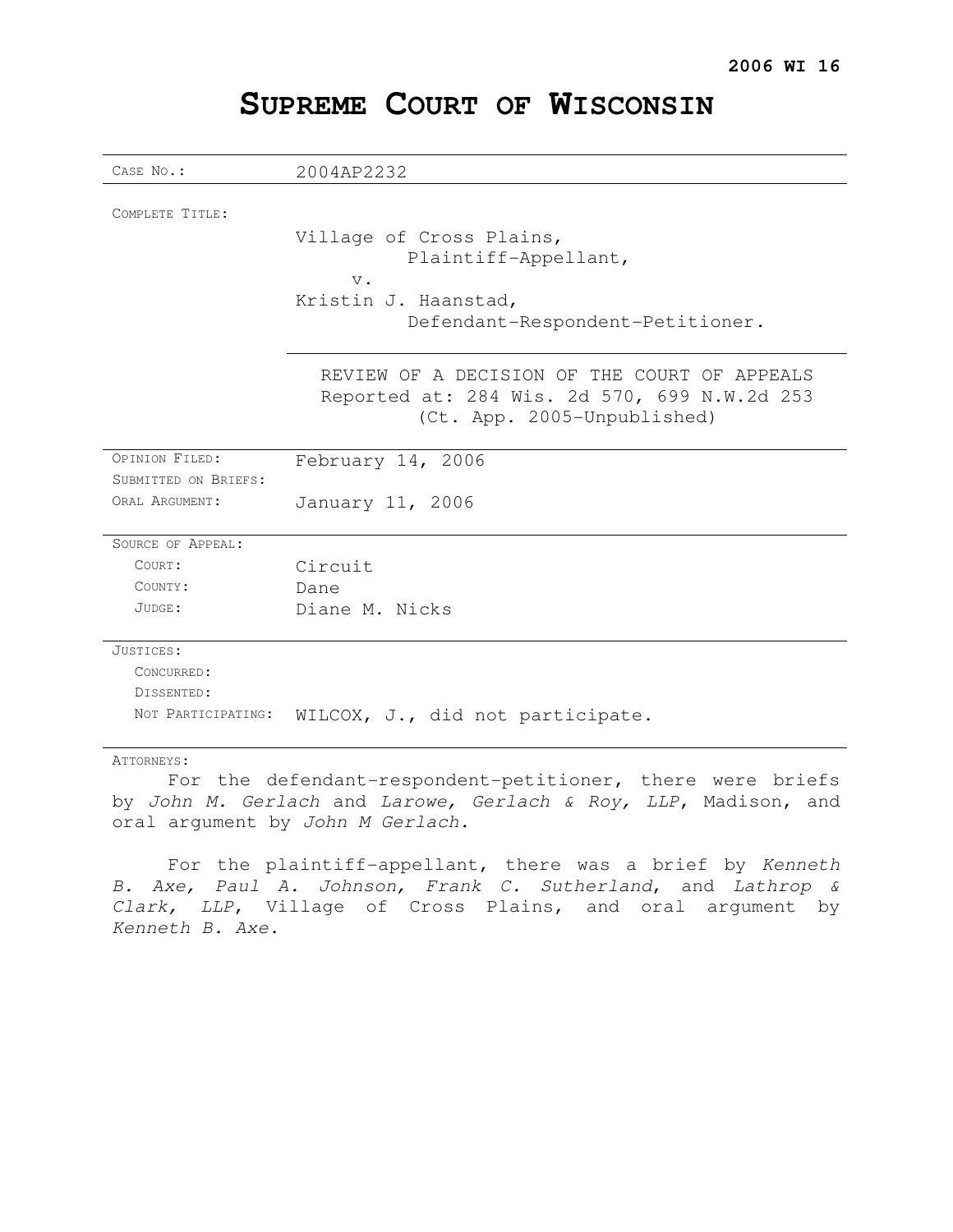## **2006 WI 16**

#### NOTICE

**This opinion is subject to further editing and modification. The final version will appear in the bound volume of the official reports.**  No. 2004AP2232 (L.C. No. 2003CV3590) STATE OF WISCONSIN THE STATE OF WISCONSIN THE STATE OF STATE OF STATE OF STATE OF STATE OF STATE OF STATE OF STATE OF STATE OF STATE OF STATE OF STATE OF STATE OF STATE OF STATE OF STATE OF STATE OF STATE OF STATE OF STATE **Village of Cross Plains, Plaintiff-Appellant, v. FILED** 

**Kristin J. Haanstad,** 

 $\overline{a}$ 

 **Defendant-Respondent-Petitioner.** 

## **FEB 14, 2006**

Cornelia G. Clark Clerk of Supreme Court

REVIEW of a decision of the Court of Appeals. Reversed.

¶1 LOUIS B. BUTLER, JR., J. Kristin J. Haanstad seeks review of a decision by the court of appeals reversing the decision of the Dane County Circuit Court, the Honorable Diane M. Nicks, that concluded that Haanstad was not operating a motor vehicle while either under the influence of an intoxicant under Wis. Stat. § 346.63(1)(a) or with a prohibited alcohol concentration under Wis. Stat.  $$346.63(1)(b)(2003-04).$ <sup>1</sup> The circuit court, following a court trial, concluded that sitting

 $1$  All references to the Wisconsin Statutes are to the 2003-04 version unless otherwise noted.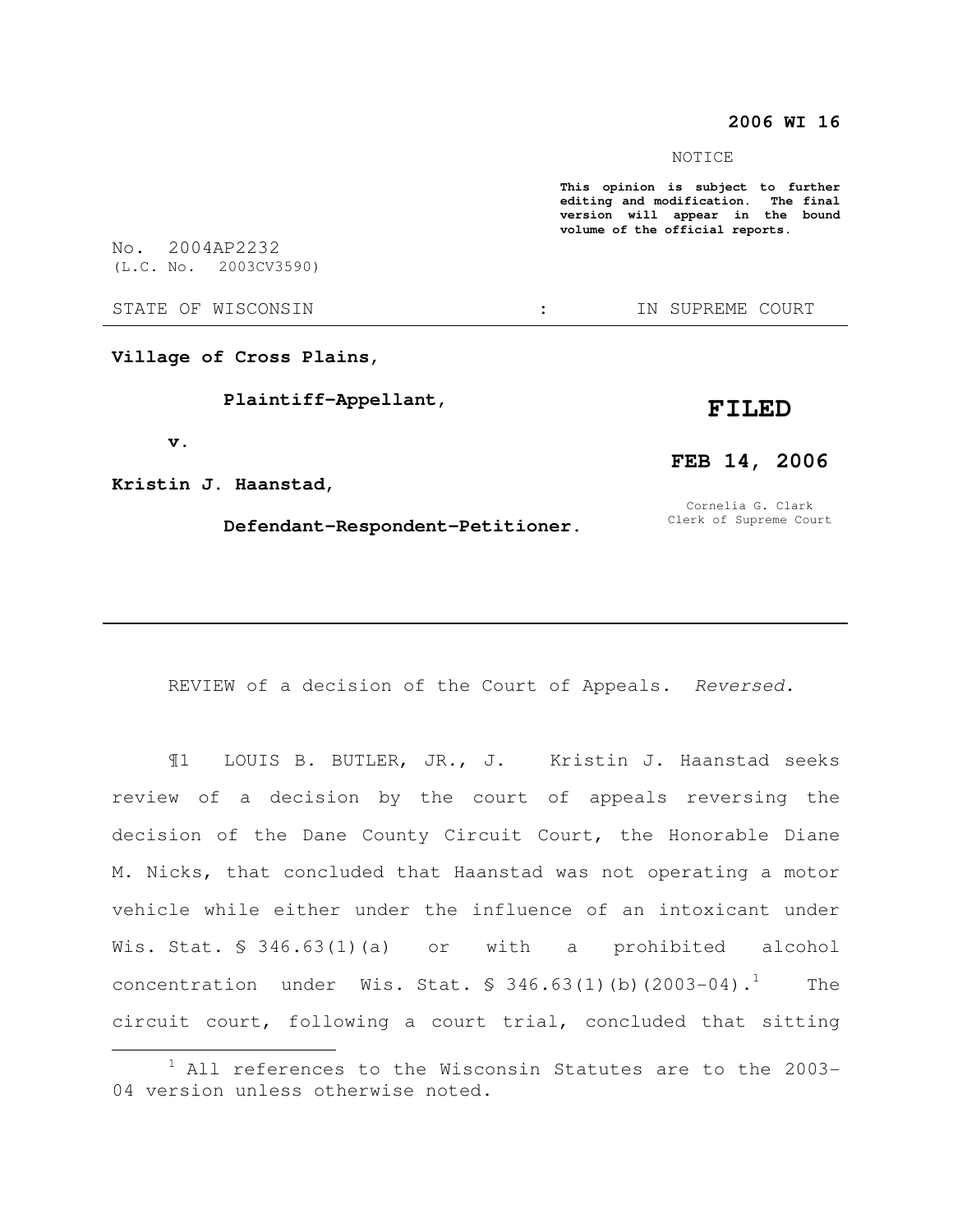in the driver's seat of a running, parked motor vehicle, without more, was not operating a motor vehicle under § 346.63, and found Haanstad not guilty. The court of appeals reversed, concluding that Haanstad was operating a motor vehicle pursuant to § 346.63 when she was found sitting behind the wheel of a running vehicle. Village of Cross Plains v. Haanstad, No. 2004AP2232, unpublished slip op. (Wis. Ct. App. May 12, 2005).

¶2 Haanstad asks this court to reverse the court of appeals decision because no evidence was presented that she physically activated or manipulated the controls of the car, as required by Wis. Stat.  $\frac{1}{2}$  346.63(3)(b).<sup>2</sup> We agree and conclude that Haanstad was not operating a motor vehicle as defined under that section. We therefore reverse the court of appeals.

I

¶3 The following facts are undisputed. On May 25, 2003, Kristin Haanstad met Timothy Satterthwaite at a bar around 7 p.m. While at the bar, Haanstad consumed alcoholic beverages. Sometime between 11:30 p.m. and 12:00 a.m., Haanstad gave Satterthwaite the keys to her Cavalier and Satterthwaite drove her and Justin Cushman to Baer Park in the Village of Cross Plains where Satterthwaite had left his Blazer. Haanstad sat in the passenger seat and Cushman sat in the back seat.

¶4 Satterthwaite parked the Cavalier on the left side of the Blazer. Leaving the vehicle running and the headlights on,

 $\overline{a}$ 

 $2$  Haanstad was not charged with driving, so that Wis. Stat. § 346.63(3)(a) is not implicated in this case.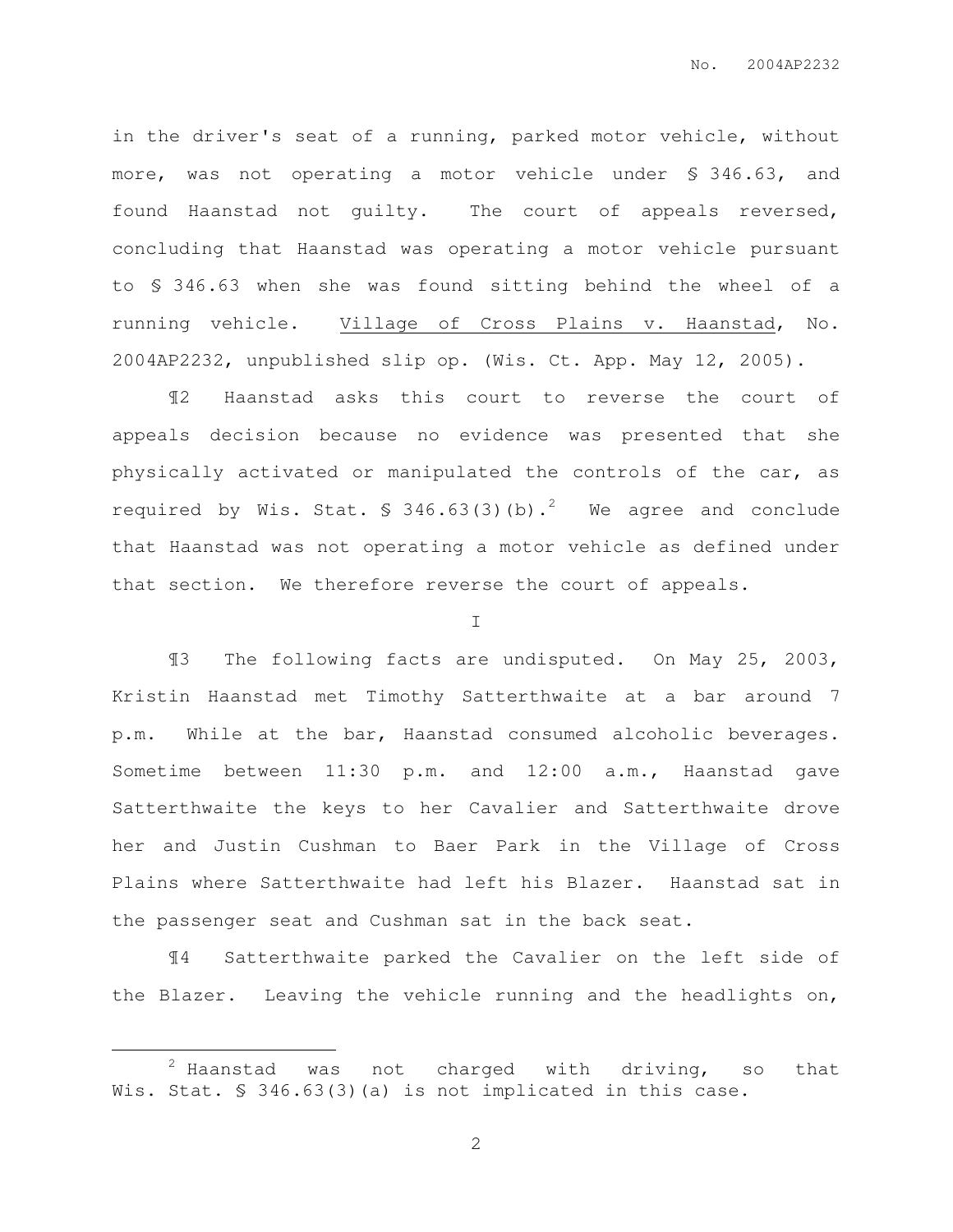Satterthwaite left the Cavalier and helped Cushman into his Blazer. While Satterthwaite was between the two vehicles, Haanstad slid over from the passenger's seat into the driver's seat, with her body and her feet facing the passenger seat, allowing Satterthwaite to enter her car at the front passenger door so they could discuss their relationship. Satterthwaite entered the car through the passenger-side door and sat in the passenger seat with Haanstad's feet and body pointing towards him.

¶5 At approximately 12:30 a.m. on May 26, 2003, Village of Cross Plains Police Officer Gregory Kosharek, while on duty, approached the two vehicles parked in the parking lot of Baer Park. Officer Kosharek approached the Cavalier on the driver's side, and observed Haanstad sitting in the driver's seat of the Cavalier. Satterthwaite was observed sitting in the passenger's seat. Satterthwaite and Haanstad had been talking for less than ten minutes before Officer Kosharek approached the Cavalier.

¶6 Satterthwaite exited the vehicle and met Officer Kosharek at the rear end of the Cavalier. When Kosharek returned to the driver's side to speak with Haanstad, he observed that her eyes were bloodshot and watery, her face was flushed, and a distinct odor of intoxicants emanated when she spoke. Haanstad admitted she had been drinking at a bar and that her last drink was about 30 minutes earlier.

¶7 Kosharek returned to the rear of the Cavalier to speak further with Satterthwaite, who stated that he and Haanstad had been discussing their relationship in the car. Satterthwaite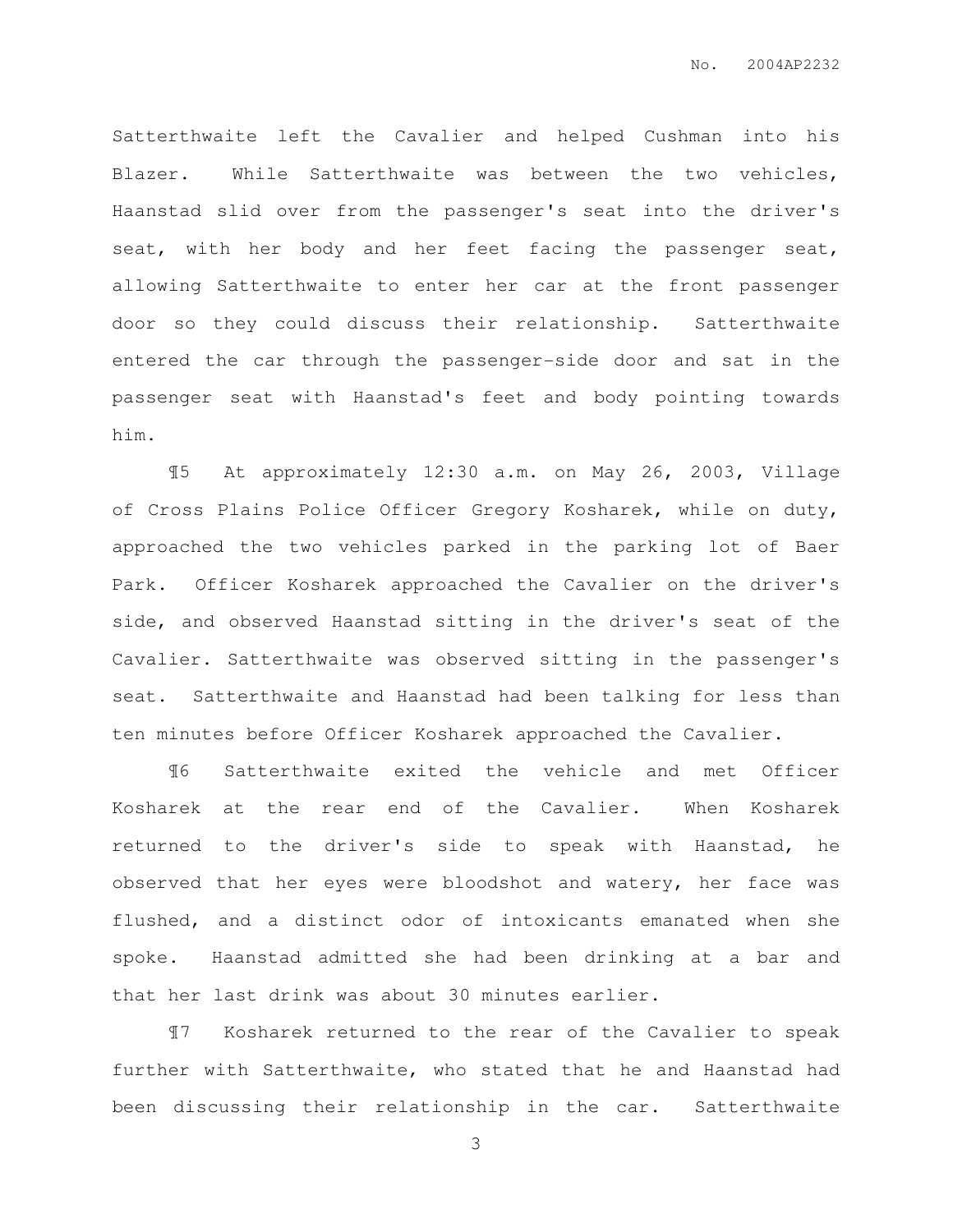then told Kosharek that a male passenger, Cushman, was in the Blazer parked next to the Cavalier.

¶8 Officer Kosharek walked over to the Blazer to speak with Cushman. Cushman told Kosharek that Satterthwaite was going to drive him home after speaking with Haanstad. Kosharek then returned to Haanstad and asked her to perform field sobriety tests. Although Haanstad informed Officer Kosharek that she had not been driving the vehicle, Kosharek placed Haanstad under arrest for operating while under the influence of an intoxicant and operating with a prohibited alcohol concentration.

II

¶9 Whether Haanstad was operating a motor vehicle while under the influence of an intoxicant under Wis. Stat. § 346.63(1)(a), or with a prohibited alcohol concentration under Wis. Stat. § 346.63(1)(b), involves an application of these statutes to undisputed facts. Statutory interpretation is a question of law reviewed de novo. State v. Stenklyft, 2005 WI 71, ¶7, 281 Wis. 2d 484, 697 N.W.2d 769. The purpose of statutory interpretation is to give the statute its "full, proper, and intended effect." State ex. rel Kalal v. Circuit Court for Dane County, 2004 WI 58, ¶44, 271 Wis. 2d 633, 681 N.W.2d 110. We begin with the statute's language because it is assumed that the legislature's intent is expressed in the words it used. Id., ¶45. When statutory language includes "technical or specially-defined words or phrases [they] are given their technical or special definitional meaning." Id.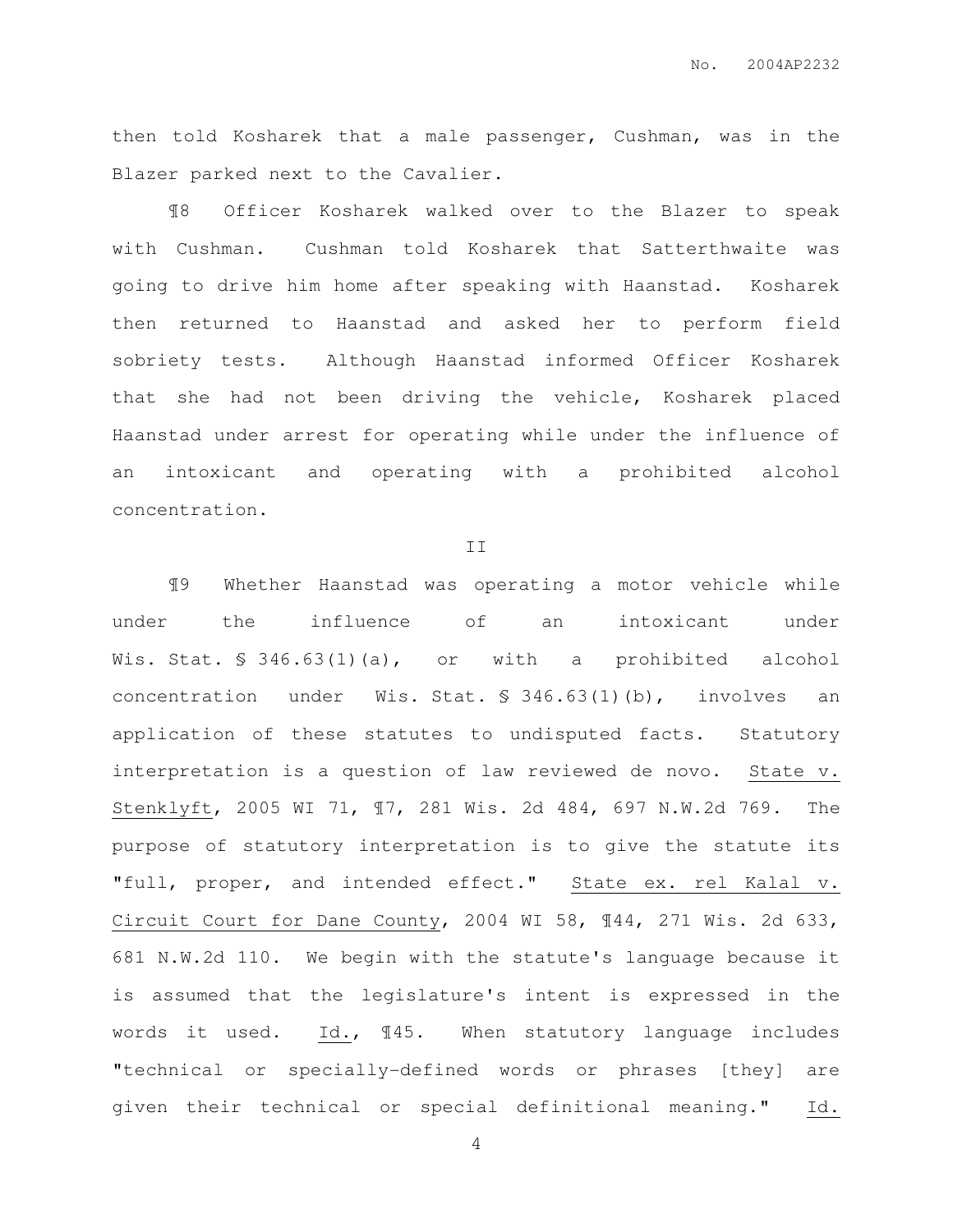(citation omitted). If the meaning of the statute is plain, the court ordinarily stops its inquiry. Id. (citation omitted). "The presence of different 'plain meaning' interpretations by lawyers or judges does not authorize the court to skip this process, assume ambiguity, and begin searching for extrinsic sources of legislative intent." Bruno v. Milwaukee County, 2003 WI 28, ¶21, 260 Wis. 2d 633, 660 N.W.2d 656. Instead, the court examines the language of the statute or ordinance "to determine whether 'well-informed persons' should have become confused." Id. (emphasis in original, citation and quotations omitted).

#### III

¶10 Haanstad was charged with operating a motor vehicle while under the influence of an intoxicant under Wis. Stat. § 346.63(1)(a) and with a prohibited blood alcohol concentration under Wis. Stat. § 346.63(1)(b). At trial, Haanstad testified that she did nothing more than sit in the driver's seat with her feet and body facing the passenger seat, never touching or manipulating the gas pedal, steering wheel, or the keys which were in the ignition, or any of the other controls of the car. The Village of Cross Plains ("Village") presented no testimony to the contrary. That evidence was uncontroverted.

¶11 Nonetheless, the Village asserted that the mere fact that Haanstad positioned her body in the driver's seat behind the wheel meant that she was restraining the vehicle which, the Village contends, falls within the definition of "operate" under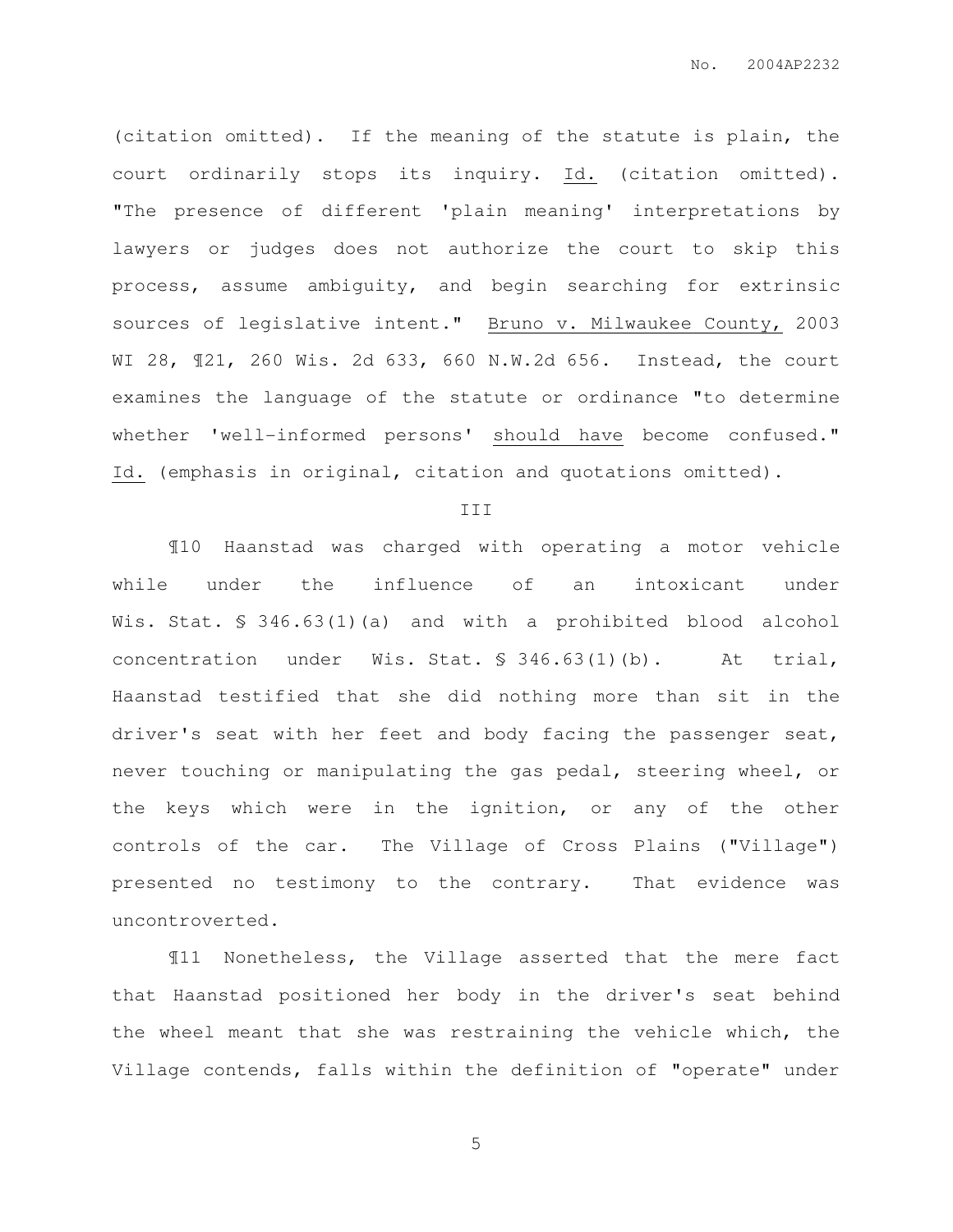County of Milwaukee v. Proegler, 95 Wis. 2d 614, 291 N.W.2d 608 (Ct. App. 1980).

¶12 The circuit court disagreed with the Village. The court reasoned that "operate" as defined requires some affirmative act of control on the part of the defendant. The court concluded that the words "the physical manipulation or activation of the controls" could not be read out of Wis. Stat. § 346.63(3)(b). The court therefore found Haanstad not guilty of the violations.

¶13 The court of appeals reversed. The court concluded that although Haanstad "did not physically manipulate or activate any of the controls necessary to put the vehicle in motion," she was operating the motor vehicle within the meaning of the statute as interpreted by Proegler. Haanstad, No. 2004AP2232, unpublished slip op., ¶20.

A

¶14 We begin by examining the plain meaning of the statute. Haanstad was charged with operating a motor vehicle while intoxicated and operating with a prohibited alcohol concentration. The statutes state, in relevant part:

(1) No person may drive or operate a motor vehicle while:

(a) Under the influence of an intoxicant, a controlled substance, a controlled substance analog or any combination of an intoxicant, a controlled substance and a controlled substance analog, under the influence of any other drug to a degree which renders him or her incapable of safely driving, or under the combined influence of an intoxicant and any other drug to a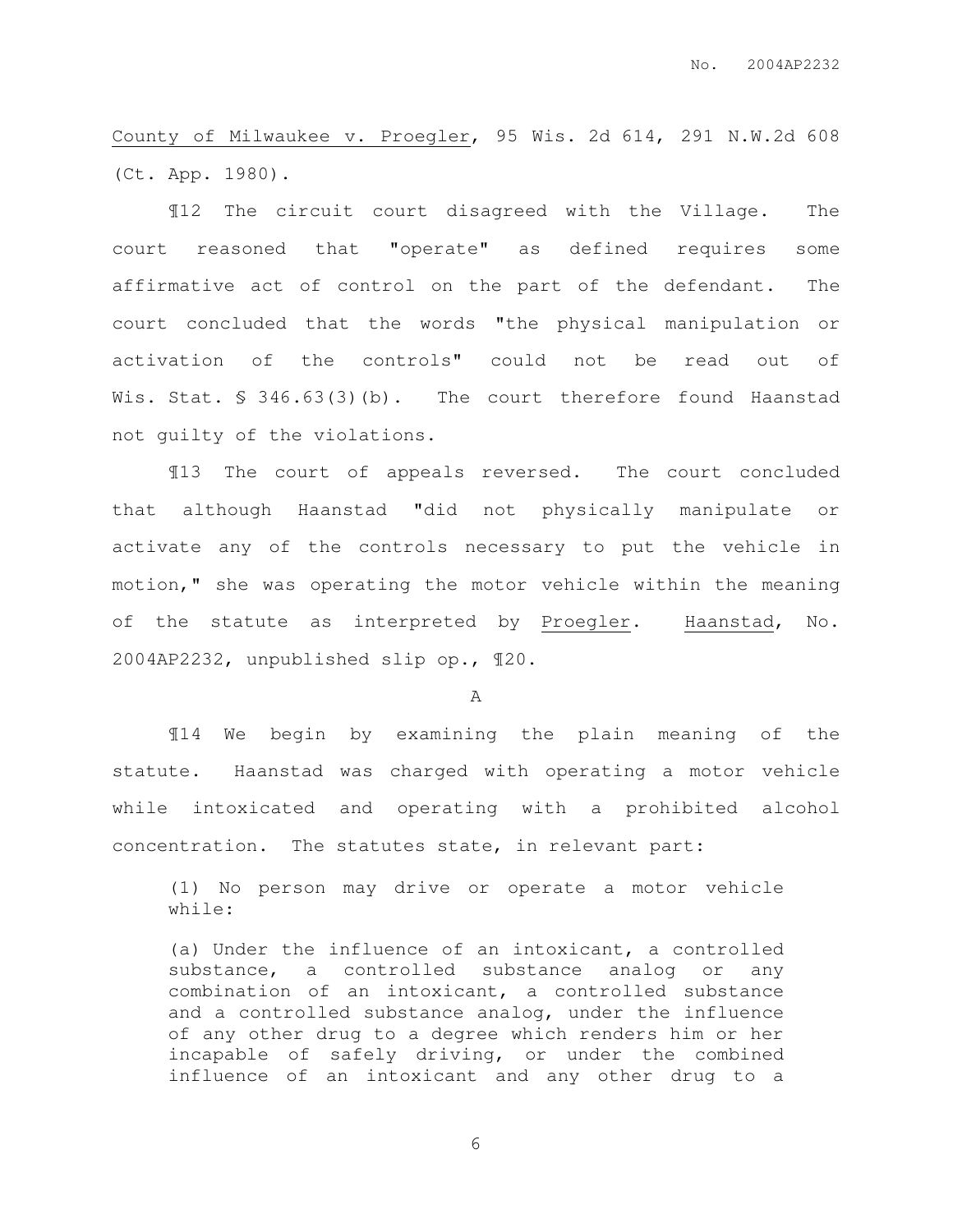degree which renders him or her incapable of safely driving; or

. . . .

(b) The person has a prohibited alcohol concentration. Wis. Stat. § 346.63(1)(a) & (b).

¶15 The term "operate" is defined in § 346.63(3)(b), which reads: "'Operate'" means the physical manipulation or activation of any of the controls of a motor vehicle necessary to put it in motion."

¶16 The court of appeals' conclusion directly contradicts the plain meaning of the statute. According to the explicit words of the statute, in order to "operate" a motor vehicle, the statute requires that the person physically manipulate or activate any of the controls of the motor vehicle necessary to put it in motion. The Village does not dispute, and the court of appeals concluded, that Haanstad never physically manipulated or activated any of the vehicle's controls. She did not turn on or turn off the ignition of the car. She did not touch the ignition key, the gas pedal, the brake, or any other controls of the vehicle. Haanstad simply sat in the driver's seat with her feet and body pointed towards the passenger seat. Haanstad did not "operate" a motor vehicle under the statute's plain meaning.

B

¶17 In addition to drawing a conclusion that directly contradicts the plain meaning of the statute, the court of appeals' reliance on Proegler is misplaced. In Proegler, officers found the defendant sleeping alone behind the wheel of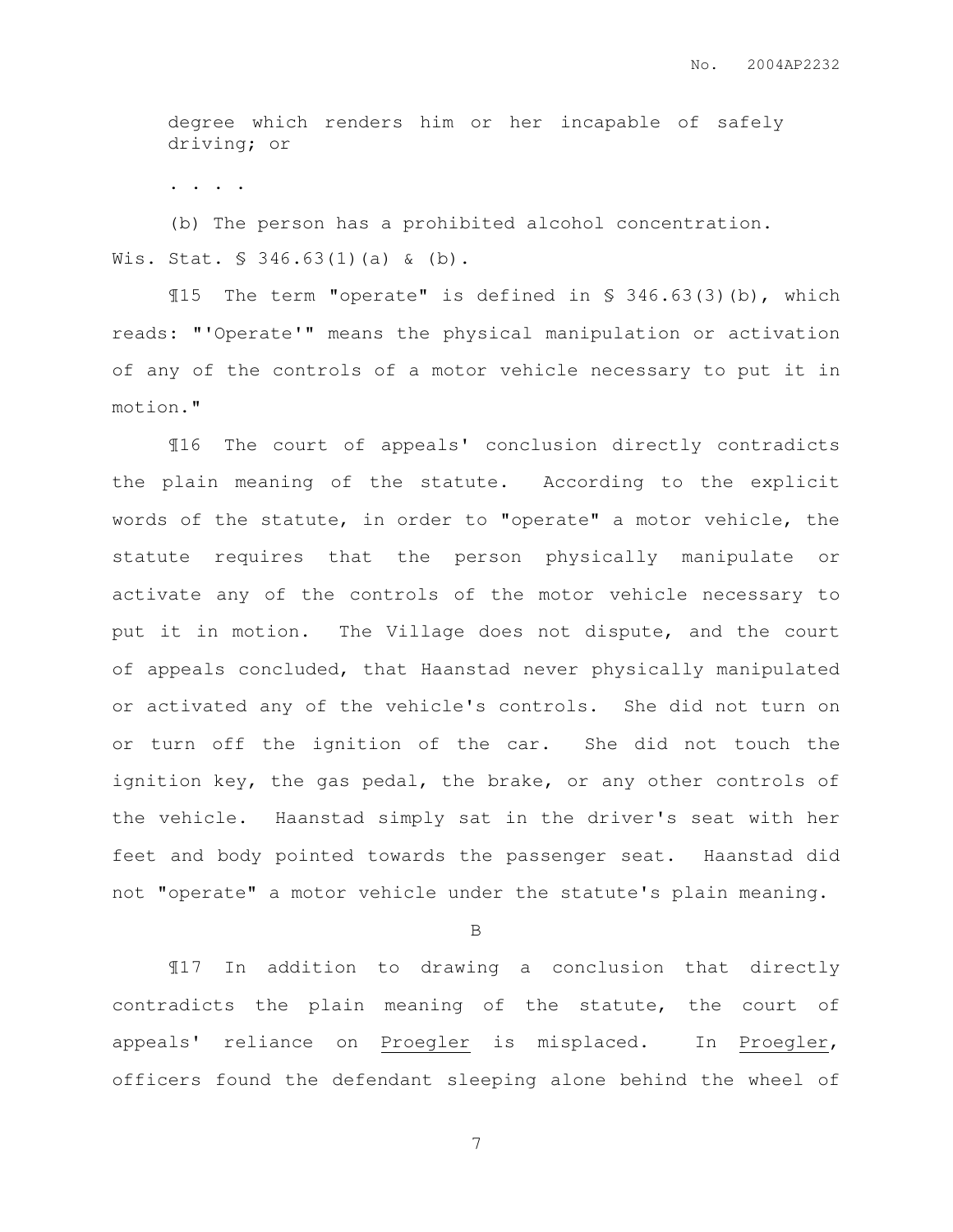his pickup truck, which was parked partially on the right emergency ramp of I-43. Proegler, 95 Wis. 2d at 618. "The keys were in the ignition; the motor was running; the lights and heater were on." Id. The transmission gear was in the "park" position. Id. "The defendant testified that he had driven to the spot where the officers found his truck, stopped there without completely pulling off the highway, left the motor running and the lights on, and then fell asleep." Id. at 628.

¶18 The Village relies on language in Proegler that the prohibition against "activation" "applies either to turning on the ignition or leaving the motor running while the vehicle is in 'park.'" Id. at 626. That language is taken out of context, however, and must be viewed in light of the sentences that immediately follow:

The prohibition against the "activation of any of the controls of a motor vehicle necessary to put it in motion" applies either to turning on the ignition or leaving the motor running while the vehicle is in "park." One who enters a vehicle while intoxicated, and does nothing more than start the engine is as much of a threat to himself and the public as one who actually drives while intoxicated. The hazard always exists that the car may be caused to move accidentally, or that the one who starts the car may decide to drive it. . . .

#### Id.

¶19 In other words, the Proegler court dealt with facts where there was no question that the defendant had started the engine, thereby "activating" the controls necessary to put the vehicle in motion. The real issue in Proegler was whether the statute should be interpreted to penalize one who, having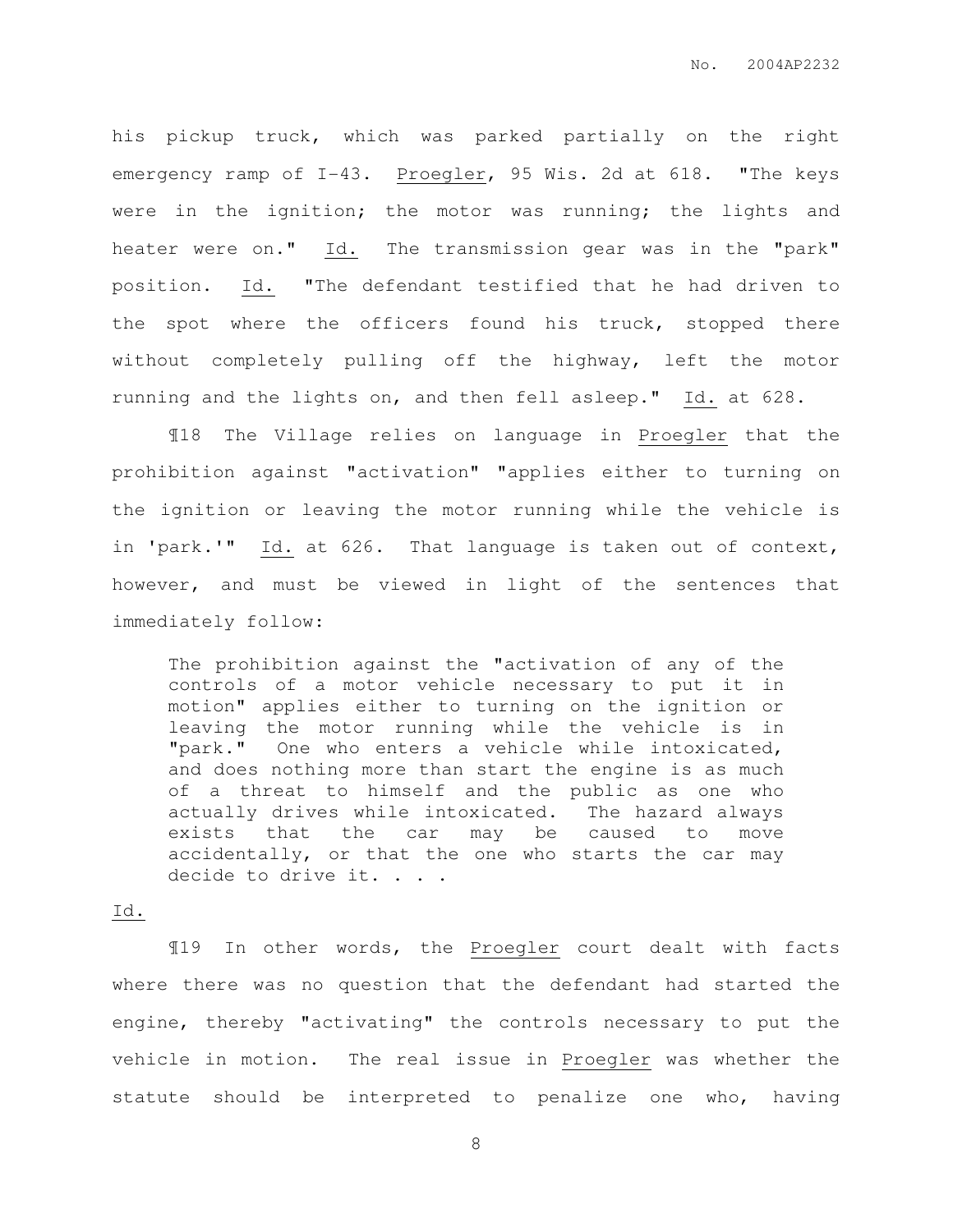already started the engine, has the "brains to get off the road." Id. at 626-27.

¶20 The court of appeals in Proegler also relied on the fact that there existed circumstantial evidence sufficient to substantiate that the defendant "operated" his truck within the meaning of the statute: the defendant was alone in his vehicle and he admitted to driving the vehicle to its parking spot and leaving it running. Id. Relying on cases from other jurisdictions, the court of appeals stated that, although at the time of apprehension the defendant exercised "no conscious volition with regard to the vehicle, still there is a legitimate inference to be drawn that the defendant had of his choice placed himself behind the wheel thereof, and had either started the motor or permitted it to run." Id. at 627 (quoting State v. Webb, 274 P.2d 338, 340 (Ariz. 1954) (which involved a statute that prohibited the actual physical control of a car while under the influence of intoxicating liquor)). The court of appeals upheld the trial court's determination that the defendant had "operated" the vehicle within the meaning of the statute, $3$ finding that the defendant had "actual physical control" of the vehicle, even though the vehicle remained motionless. Id. at 628. The court ultimately concluded that "'[o]peration' of a vehicle occurs either when a defendant starts the motor and/or leaves it running." Id. at 628-29.

 $\overline{a}$ 

<sup>&</sup>lt;sup>3</sup> The relevant statutory language remains unchanged from the 1980 version of Wis. Stat. § 346.63(3).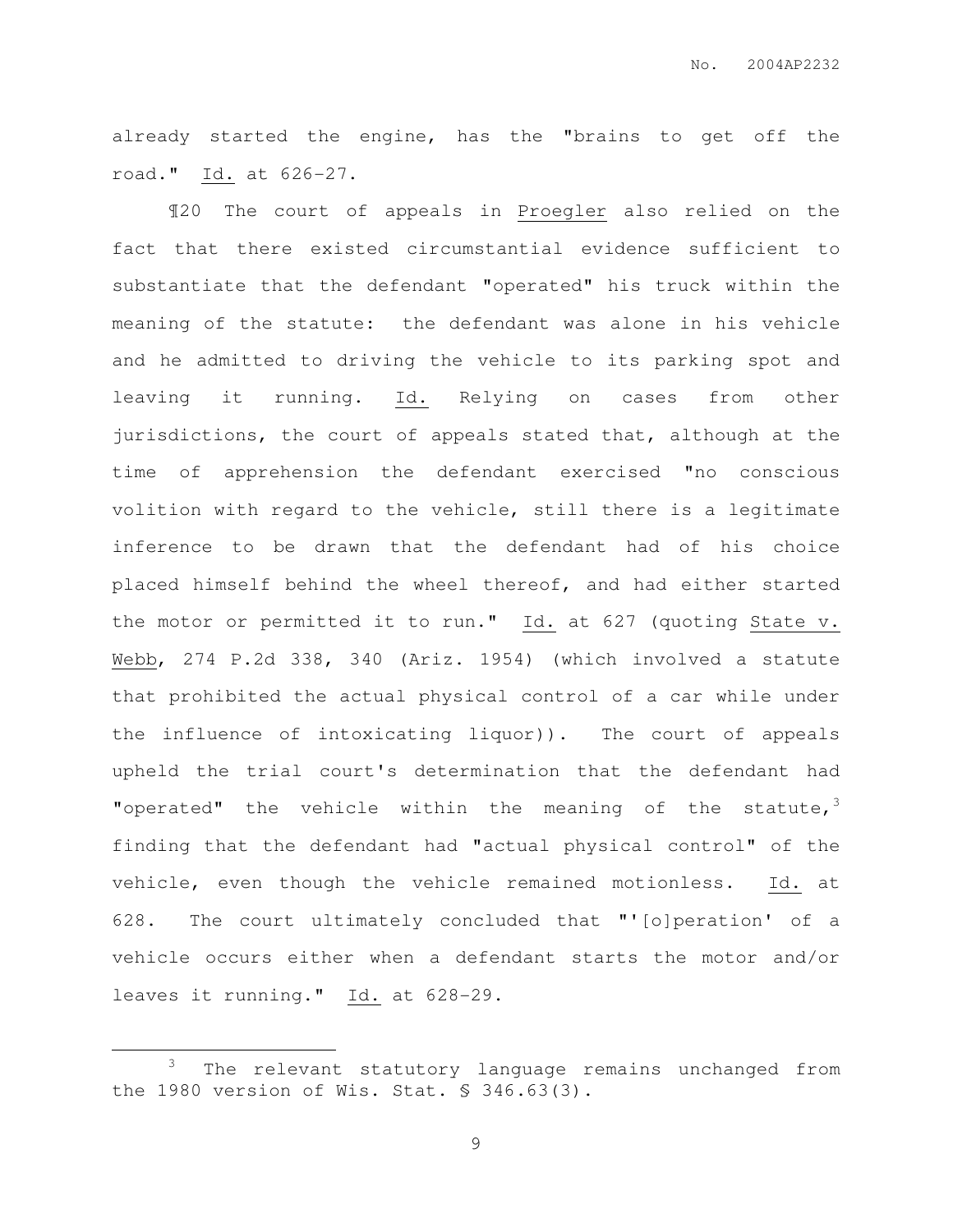¶21 In contrast, the evidence here is undisputed that Haanstad did not drive the car to the point where the officer found her behind the wheel. Further, there is no evidence that the defendant "activated" or "manipulated" any control in the vehicle that is necessary to put the vehicle in motion. The Village offered no circumstantial evidence to prove that Haanstad had operated the vehicle. The Village does not contest that Satterthwaite was the individual who "operated" the vehicle by driving it, placing it in park, and leaving the motor running. The Village does not claim that Haanstad drove or even touched the controls of the vehicle at any time while she was intoxicated. There is no dispute: Haanstad never touched the controls of the vehicle. As the circuit court judge so aptly stated, "if she is guilty, she is guilty of sitting while intoxicated."

¶22 In Burg v. Cincinnati Cas. Ins. Co., 2002 WI 76, 254 Wis. 2d 36, 645 N.W.2d 880, this court examined the meaning of the term "operate" in Wis. Stat. § 350.09(9r) for purposes of the head and tail lamp illumination requirement of § 350.09(1). Section 350.01(9r), like Wis. Stat. § 346.63(3)(b), defines "operate" in part as "physical manipulation or activation of any of the controls of a snowmobile necessary to put it in motion."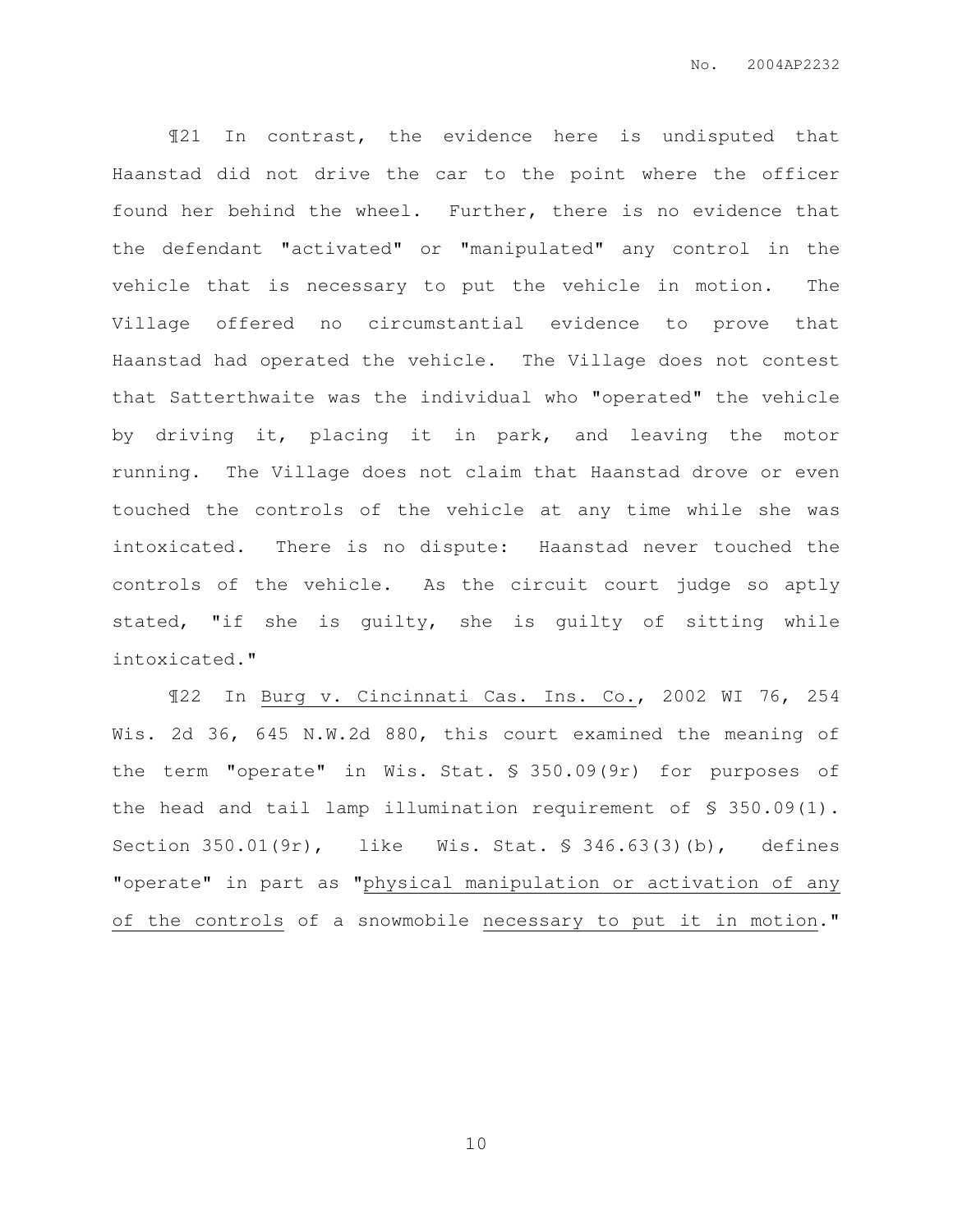$\S$  350.01(9r) (emphasis added).<sup>4</sup> Compare Wis. Stat.  $\S$  346.63 (3)(b). This court concluded that at the time of the accident, the defendant in Burg was not "operating" his snowmobile. Burg, 254 Wis. 2d 36, ¶¶22, 29. The court reasoned that operating under § 350.09 does not include the act of sitting on a parked snowmobile with the engine off. Id. While physical manipulation or activation of the controls necessary to put a snowmobile in motion does not necessarily require the snowmobile to actually be in motion, $5$  it does plainly require some affirmative physical act of manipulation or activation of the controls necessary to put it in motion. Id., ¶22. "Sitting on a parked snowmobile with its engine off is not, without more, the 'manipulation or activation' [] necessary to put it in motion." Id.

¶23 In the present case, Haanstad was merely sitting in the driver's seat of a parked vehicle. Although the engine was running, the uncontested evidence shows that Haanstad was not the person who left the engine running. She never physically

 $\overline{a}$ 

 $4$  "Operate" is also defined in Wis. Stat. § 350.01(9r) as the exercise of physical control over the speed or direction of a snowmobile. That portion of the definition is not contained in the OWI and refusal statutes, which define drive or operate separately, and is therefore not pertinent to this case. See Burg v. Cincinnati Cas. Ins. Co., 2002 WI 76, ¶20 n.6, 254 Wis. 2d 36, 645 N.W.2d 880.

 $5$  See also State v. Modory, 204 Wis. 2d 538, 544, 555 N.W.2d 399 (Ct. App. 1996) (where the court of appeals interpreting Wis. Stat. § 346.63(3) held that the immobility of the vehicle was immaterial, because the physical manipulation or activation of the controls for purposes of the definition of "operate" did not necessarily require that the vehicle be moving).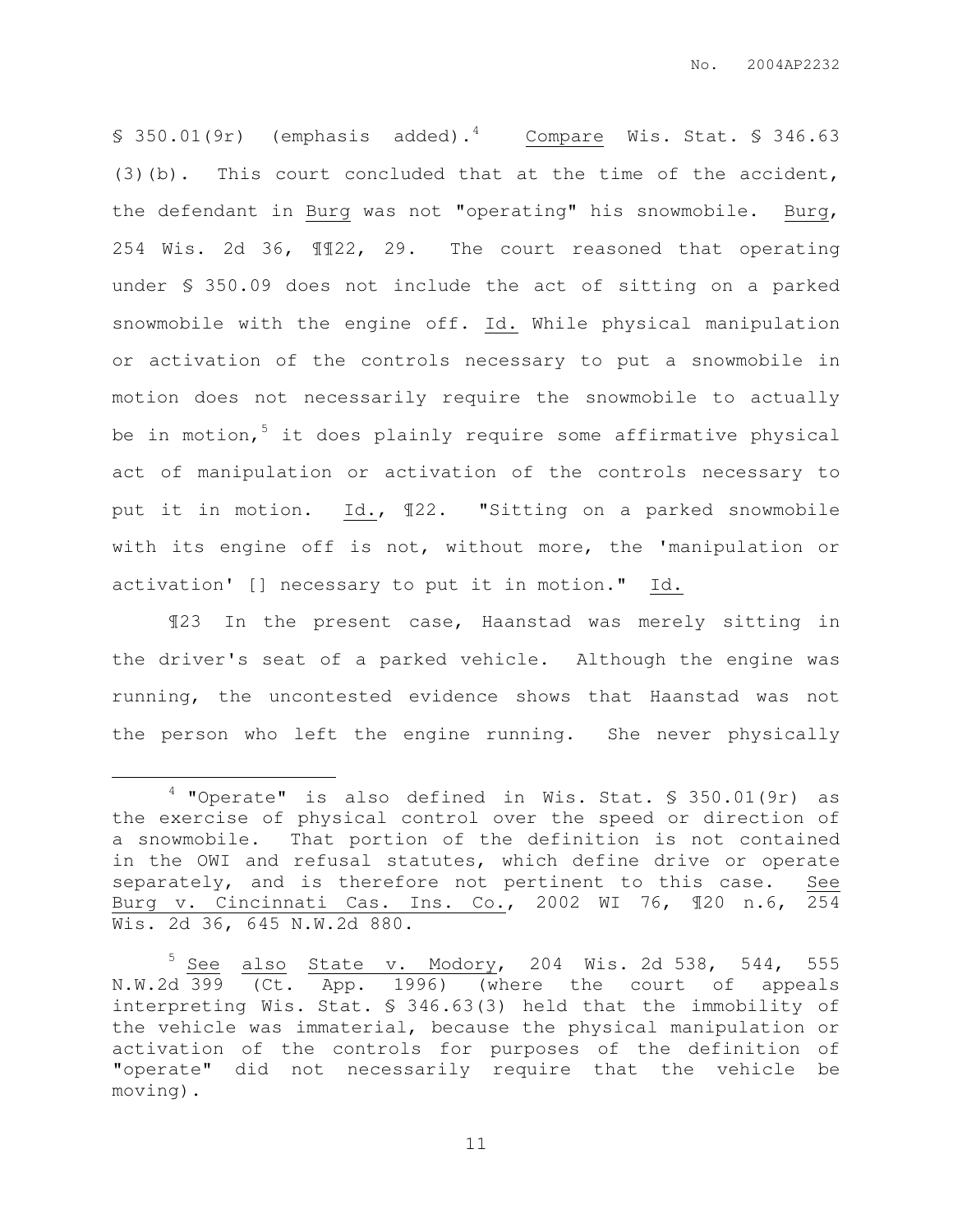manipulated or activated the controls necessary to put the vehicle in motion. In addition, the present case is distinguishable from Proegler, as there is no circumstantial evidence that Haanstad "recently" operated the vehicle. In contrast, there is uncontested evidence demonstrating that Haanstad never touched the driving controls while sitting in the driver's seat, and that Satterthwaite was the individual who recently operated the vehicle.

¶24 We therefore conclude that because there exists no evidence, direct or circumstantial, that Haanstad touched any controls of the vehicle necessary to put it in motion while she was intoxicated, neither Proegler nor Burg supports a conclusion that Haanstad was "operating" the motor vehicle as defined in Wis. Stat. § 346.63(3)(b).

#### IV

¶25 We conclude that Haanstad did not "operate" the motor vehicle as defined in Wis. Stat. § 346.63(3)(b). We also find that this conclusion is consistent with prior Wisconsin cases. We therefore reverse the court of appeals and reinstate the circuit court's finding of not guilty.

By the Court. The decision of the court of appeals is reversed.

¶26 JON P. WILCOX, J., did not participate.